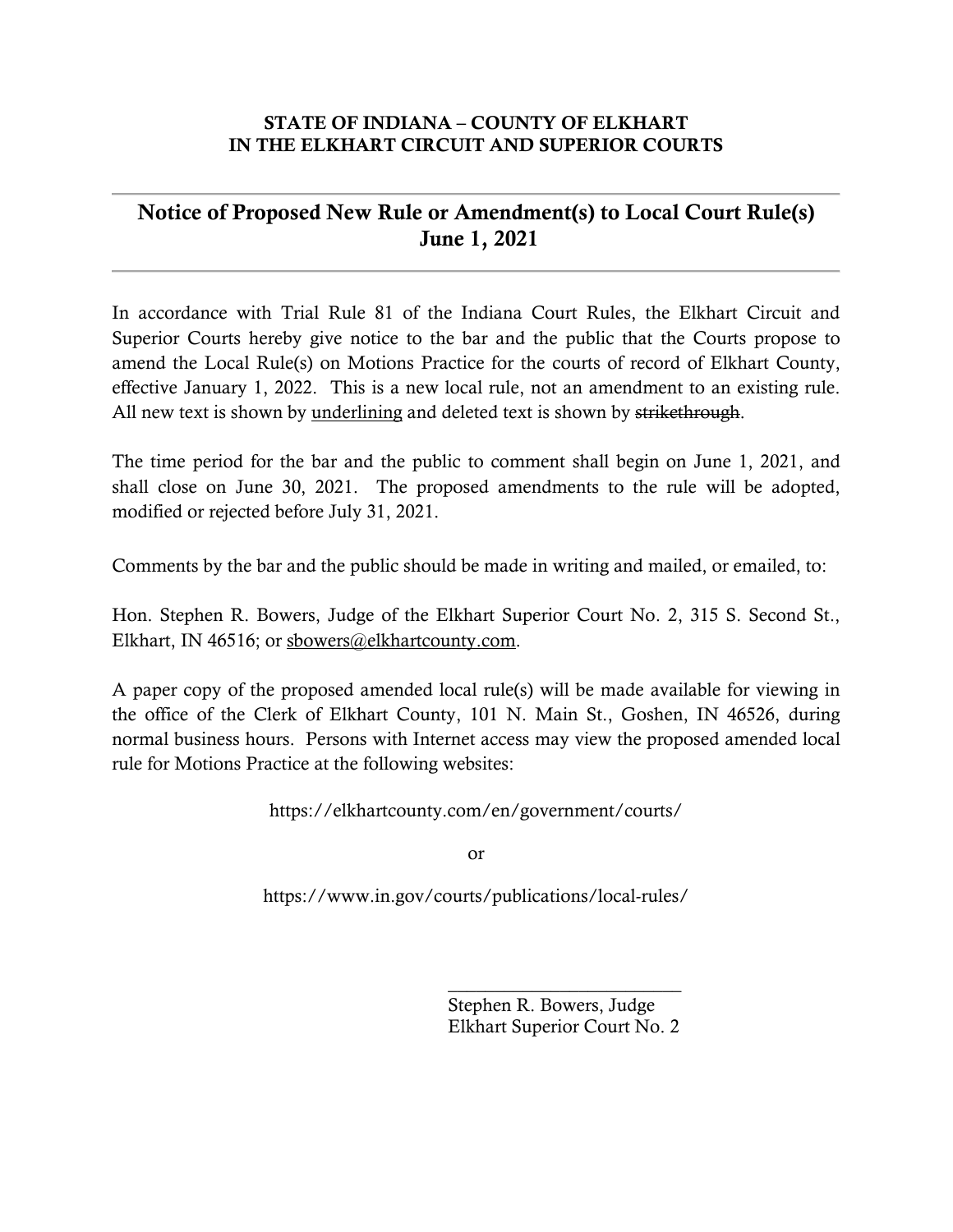# LR20-TR00-NAMP Rule 22. Motions Practice

#### **A. SCOPE OF RULE**. This rule applies to:

- 1. Trial Rule 12 Motions;
- 2. Trial Rule 37 Failure to Make or Cooperate in Discovery;
- 3. Trial Rule 56 Motions for Summary Judgment;
- 4. Trial Rule 65 Injunctions and Restraining Orders;
- 5. Motions to Exclude under I.R.E. 702(a) and 702(b); and
- 6. Other complex or Dispositive Motions

# **B. SEPARATE DOCUMENTS**.

- 1. Motions must be pled separately, but alternative motions may be filed in a single pleading if each is named in the title following the caption.
- 2. The following documents must be filed separately:
	- i. Motion for Summary Judgment;
	- ii. Memorandum in Support;
	- iii. Designation of Evidence and Table of Contents;
	- iv. Response Memorandum; and
	- v. Reply memorandum.

If no evidence is designated, no separate Designation of Evidence or Table of Contents is required.

**C. SUMMARY OF ARGUMENT REQUIRED**. The Memorandum in Support of Motions for Summary Judgment and Response Memorandum must contain a Summary of Argument not to exceed two pages and located at the beginning of the Memorandum.

### **D. TIME LIMIT FOR FILING A MOTION, RESPONSE, OR REPLY**.

- 1. All motions are subject to the deadlines provided by statute and the Indiana Rules of Trial Procedure.
- 2. *RESPONSES*: A party must file any response brief to a motion (other than Motions for Injunction Relief or Restraining Orders) within 30 days after the motion is served. Any response to a Motion for Injunctive Relief or for a Restraining Order must be filed within 7 days after the motion or application is served.
- 3. *REPLIES*. The moving party must file any reply brief within 10 days after the response is served.
- 4. *EXTENSIONS*. The Court may extend a deadline, if allowed by law.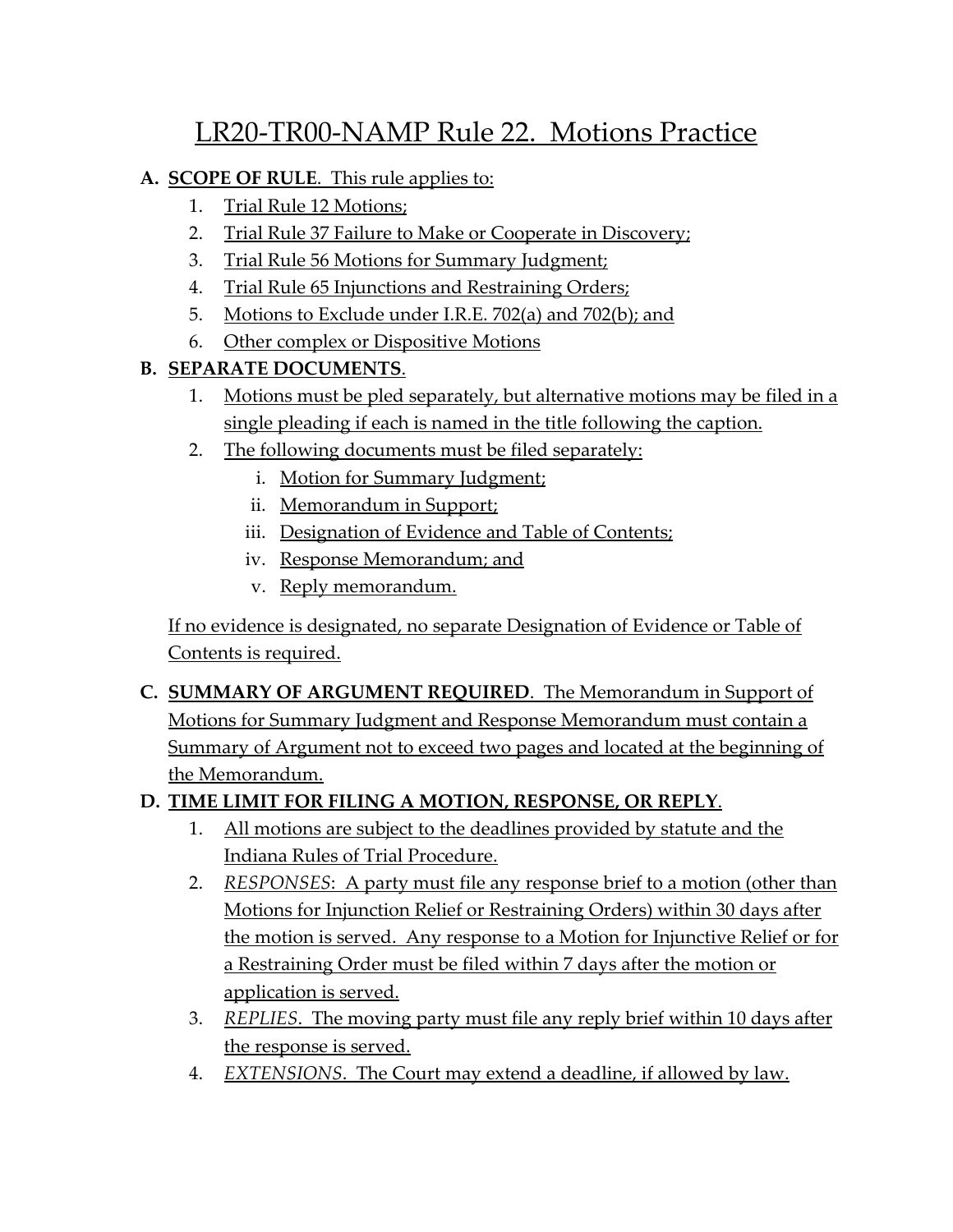- 5. SUR-REPLY. Sur-Replies are disfavored and will only be permitted with leave of the court in extraordinary circumstances. A Request to file a Sur-Reply must be filed no later than five (5) days after service of a Reply. Entry of service of notice of denial is not required. A Sur-Reply may not be filed with, nor attached to, the Request. If the Request is granted, the Sur-Reply must be filed within 10 days after the Request was granted.
- 6. *SUMMARY RULINGS*. The Court may rule on a motion summarily if an opposing party does not file a response before the deadline.

# **E. PAGE LIMITS**.

- 1. *RULE*. Supporting and response briefs (excluding tables of contents, tables of authorities, and appendices) must not exceed 25 pages. Reply briefs must not exceed 25 pages. A Sur-Reply must not exceed 5 pages. Margins must be at least 1 inch. Font size must be at least 12 point in the body and 11 point in footnotes. Double spacing is required in the body, except for extended quotations.
	- 2. *EXCEPTION*. The Court may allow a party to file a brief exceeding these page limits for extraordinary and compelling reasons. But if the Court permits a brief to exceed 25 pages, it must include:
		- i. a table of contents with page references;
		- ii. an issue statement; and
		- iii. a table of authorities, including:
			- a. all cases (alphabetically arranged), statutes, and other authorities cited in the brief; and
			- b. references to where the authorities appear in the brief.

# **F. MOTIONS TO STRIKE DESIGNATIONS SUBMITTED IN SUPPORT OF OR OPPOSITION TO MOTIONS FOR SUMMARY JUDGMENT AND MOTIONS TO STRIKE SUMMARY JUDGMENT MEMORANDA**.

- 1. At the time a Response to Motion for Summary Judgment is filed, the nonmoving party's Motion to Strike, if any, must also be filed.
- 2. Upon a motion, the Court may permit a party to file a Supplemental Designation of Evidence in support of the Reply Memorandum.
- 3. A party objecting to such a Supplemental Designation must file its Motion to Strike, if any, within 7 days of the Motion to File a Supplemental Designation of Evidence.
- 4. A Motion to File a Supplemental Designation of Evidence must not exceed the page limits outlined in E.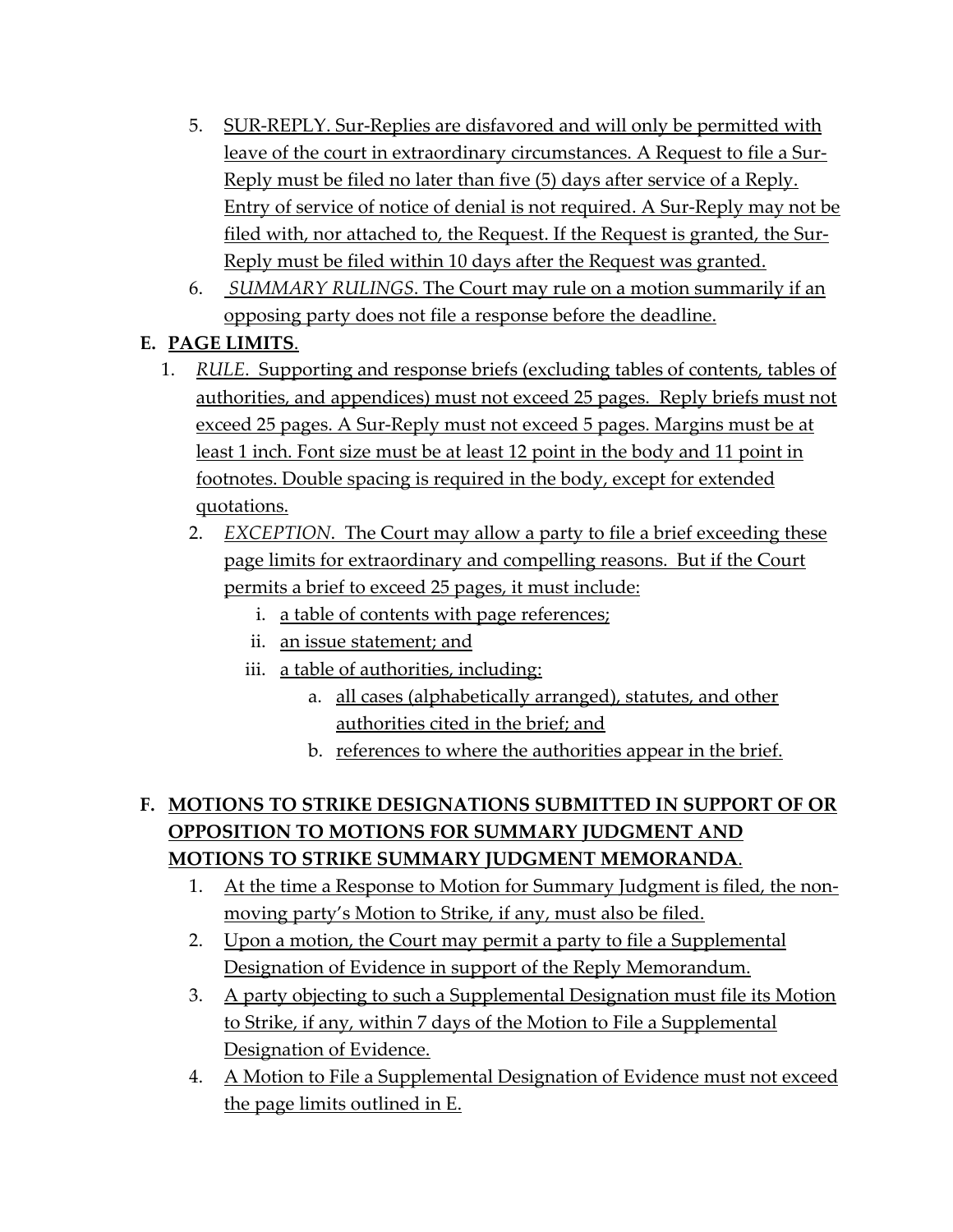- 5. At the time a Reply Memorandum is filed, the moving party's Motion to Strike, if any, must also be filed.
- 6. A Motion to Strike and supporting argument must not exceed the page limits outlined in subsection E.
- 7. Any opposition to a Motion to Strike must not exceed the page limits outlined in E and must be filed no later than 7 calendar days after the Motion to Strike is filed.

### **G. FORMATTING**.

- 1. *PAGINATION*.
	- i. All of the pages of each document listed in (B)(2) must be separately and consecutively paginated.
	- ii. Every page of each document must contain a page number, beginning with page 2.
	- iii. The page numbers may be affixed to a page by type, stamp, or handwriting.
	- iv. Page numbers must appear in the bottom of the page and must be formatted to indicate each page number in relation to the total of the pages in the document (e.g., "Page 1 of  $14$ "; "1 of  $14$ "; "p.  $1/14$ "; "p.  $1$  of  $14$ ").
- 2. *DESIGNATION OF EVIDENCE AND TABLE OF CONTENTS*.
	- i. The first item set out below the caption of the case in the Designation of Evidence and Table of Contents must be the Table of Contents.
	- ii. The Table of Contents must clearly designate each Exhibit relied upon in the Motion or Response.
	- iii. Each Exhibit must be affixed with a Title and Exhibit Letter. No document or individual page may be designated as evidence that does not contain an Exhibit Letter and short Title.
	- iv. The Table of Contents must contain the beginning and ending page number for each Exhibit.
	- v. The entire Designation of Evidence and Table of Contents must be consecutively paginated (i.e., "Bates-stamped") in the manner described under (G)(1), beginning with the caption on page 1.
- 3. *EXHIBIT DESIGNATION AND TITLES*.
	- i. Exhibits within the Designation of Evidence and Table of Contents must begin with the letter "A" and proceed through the alphabet.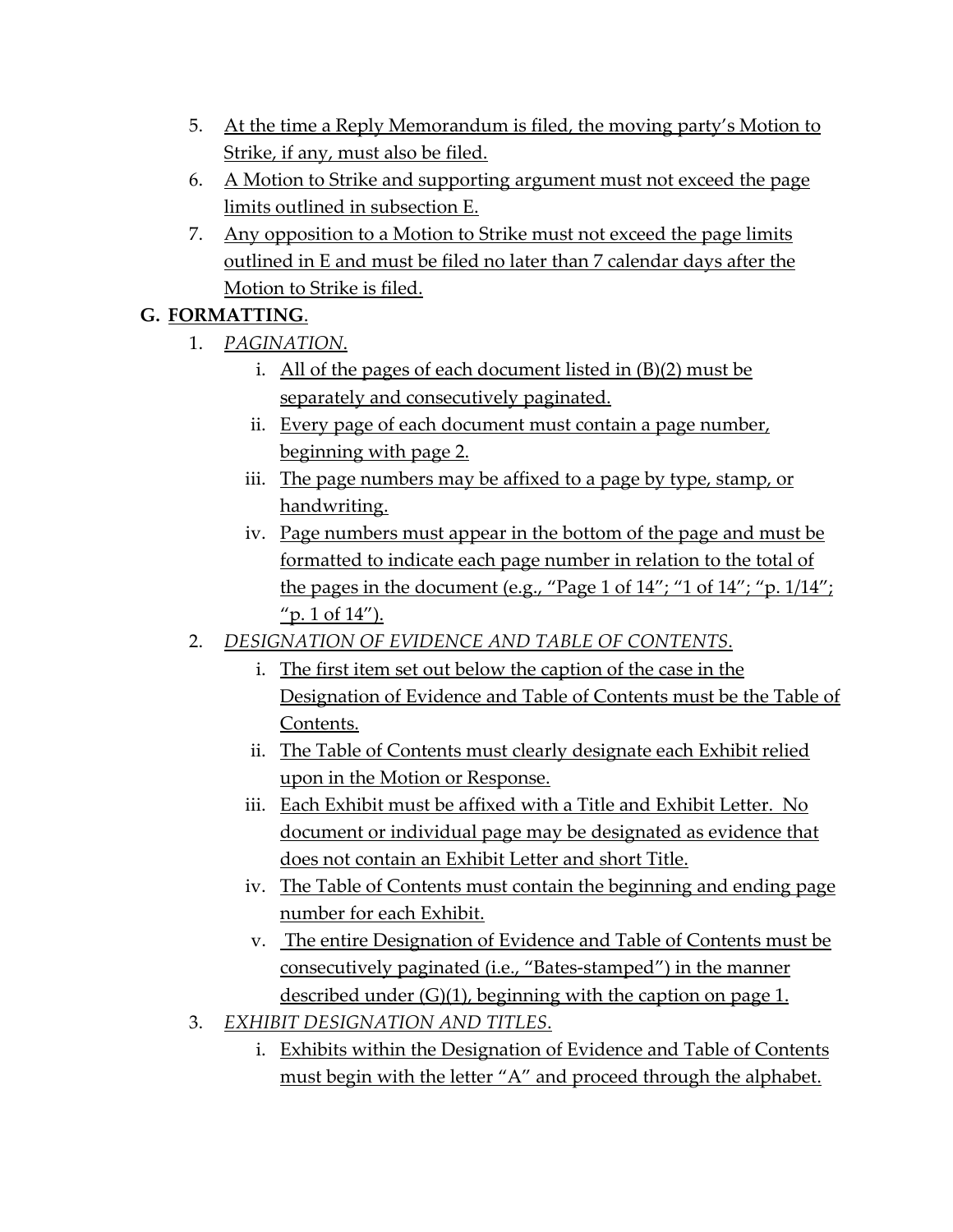- ii. The Exhibit Title must identify the specific document by its content, such as "Affidavit of Mary Rose"; "Credit Card Statements 2007- 2019"; and "Deposition of John Henry."
- iii. The Exhibit Letter and Title of the Exhibit must match the Exhibit Letter and Title as stated in the Table of Contents.
- iv. If a document is authenticated or referenced by an Exhibit, it must be marked as a subpart to that Exhibit and must be specifically and accurately referenced in the authenticating or reference document.
- v. As with each Exhibit, each subpart to an Exhibit must be identified in the Table of Contents.
- vi. If any document contains an Exhibit Letter or Exhibit Number from an earlier filing, the earlier letter or number must be removed to avoid confusion. However, when necessary to authenticate an earlier document, the earlier letter or number must remain on that document, and the Exhibit must also contain and be identified in the Table of Contents by the new Exhibit Letter.
- vii. Citations must be to the page number referenced in the Table of Contents.
- 4. *DESIGNATION OF EVIDENCE EARLIER FILED*. Documents that are designated as evidence that have already been filed or issued in the case, such as the Complaint, Answer, Orders, the relevant portions of another party's designated evidence, etc., must be listed and included in the Designation of Evidence and Table of Contents and assigned an Exhibit Letter and short Title as required in  $(G)(3)$ .

### **H. ENFORCEMENT OF RULE**.

- 1. *VIOLATIONS OF THIS RULE*. If a party files any document in violation of this Rule, the Court, in its discretion, may issue an appropriate order.
- 2. *DEFECTIVE FILING*. If the Court strikes, as a defective filing, a party's Motion, Designation of Evidence and Table of Contents, Memorandum, or other filing related to this Local Rule, the Court may allow the party to cure the defective e-filing within 120 hours. If the party submits a cured document within 120 hours of the striking Order, excluding days the Court is closed, the document is deemed timely filed as of its original filing.
- 3. *LATE FILINGS*. Any motions, memoranda, or other documents filed within 48 actual (not Court business) hours of a hearing generally